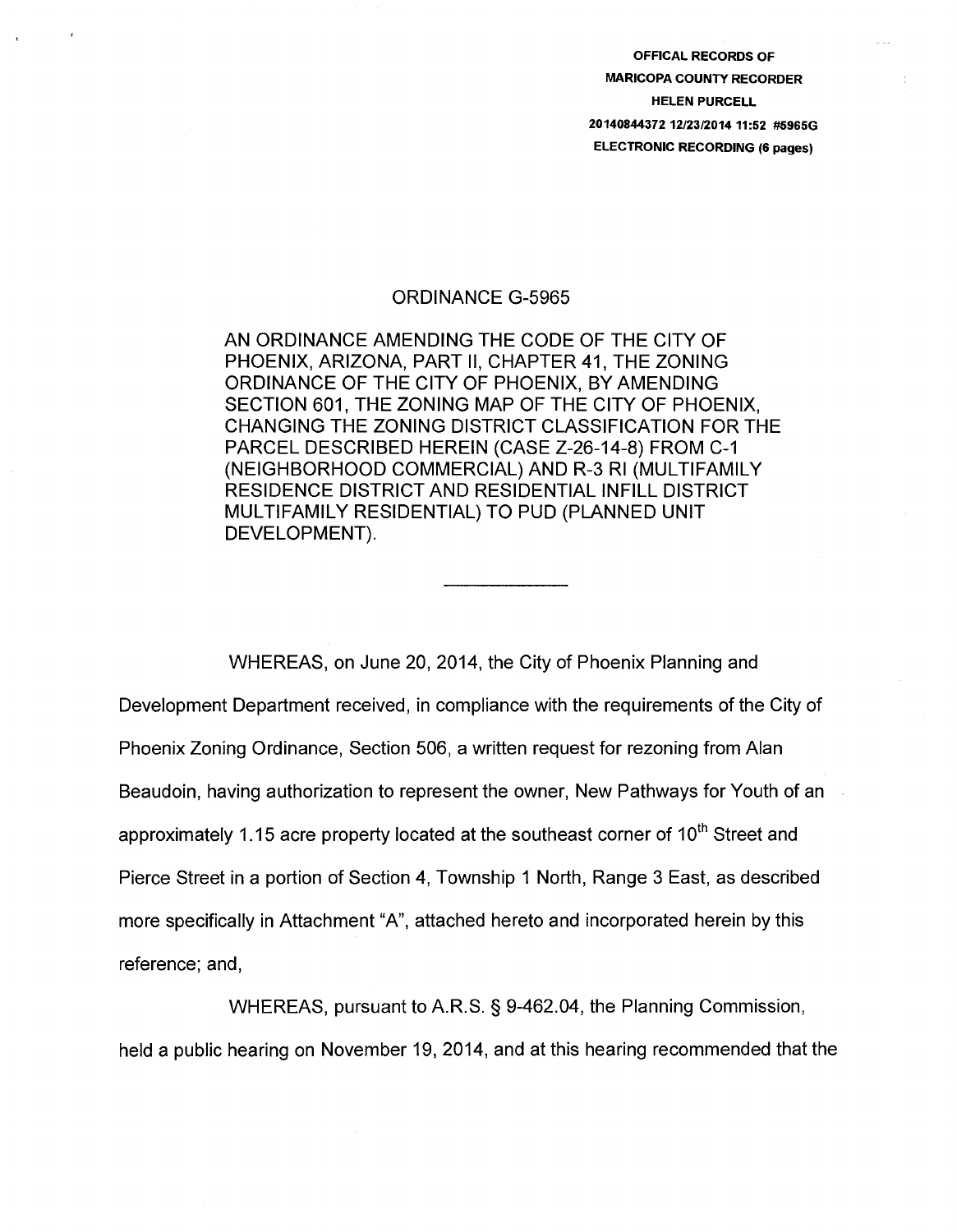City Council approve this rezoning request with the recommended staff conditions, as modified; and,

WHEREAS, the City Council, at their regularly scheduled meeting held on December 17, 2014, has determined that, in accordance with A.R.S. § 9-462.01.F, this rezoning request, with the appropriate site specific requirements provided in Section 2, is consistent with and conforms to the General Plan, will conserve and promote the public health, safety and general welfare, and should be approved, subject to the conditions herein.

NOW, THEREFORE, BE IT ORDAINED BY THE COUNCIL OF THE CITY OF PHOENIX, as follows:

SECTION 1: The zoning of an approximately 1.15 acre property located at the southeast corner of 10<sup>th</sup> Street and Pierce Street in a portion of Section 4, Township 1 North, Range 3 East, as described more specifically in Attachment "A", is hereby changed from "C-1" (Neighborhood Commercial) and "R-3 Rl" (Multifamily Residence District Residential Infill District Multifamily Residential) to "PUD" (Planned Unit Development) and that the Planning and Development Director is instructed to modify The Zoning Map of the City of Phoenix to reflect this use district classification change as shown in Attachment "B".

SECTION 2: The specific nature of the subject property and of the rezoning request is more particularly described in case file Z-26-14-8, on file with the Planning and Development Department. Due to the site's specific physical conditions and the use district applied for by the applicant, this rezoning is subject to compliance

-2- Ordinance G-5965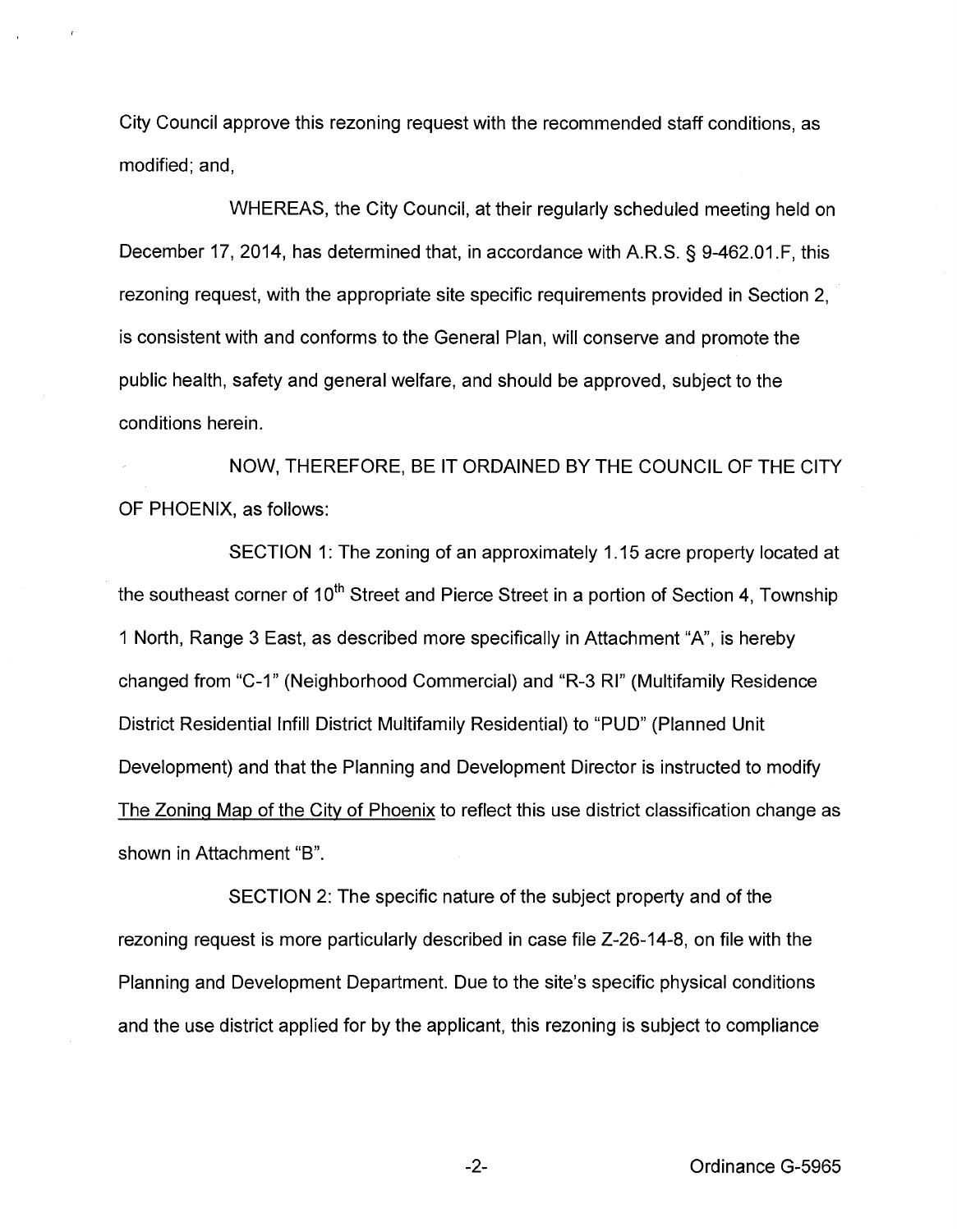with the PUD narrative and the following stipulations, violation of which shall be treated

in the same manner as a violation of the City of Phoenix Zoning Ordinance:

- 1. An updated Development Narrative for the New Pathways for Youth PUD reflecting the changes approved through this request shall be submitted to the Planning Department within 30 days of City Council approval of this request. The updated Development Narrative shall be consistent with Development Narrative date stamped October 3, 2014, as modified by the following stipulations.
- 2. The Development Narrative shall be amended to reflect these changes:
	- a. The acreage in the first paragraph of the Executive Summary shall be corrected to read 1.15 ac.
	- b. Insert this paragraph in Section G. Performance and Development Standards after the first paragraph:

Unless specifically modified by the text below, all standards of the referenced Zoning Districts shall apply to this PUD. Where different standards (more or less restrictive) are specified below, these standards shall prevail over the standards in the ordinance.

- c. Section G.1.d. Special Events shall be amended so that the hours of operation shall not occur between the hours of 9:00 pm and 7:00 am (14) hours per day)
- d. Section G.5., 2nd paragraph shall be amended to read: "A minimum of 50% of all pedestrian walkways shall be shaded by a combination of shade trees (at full maturity), building and/or structure. Surface parking lots..."
- 3. The developer shall construct all streets adjacent to the development with paving, curb, gutter, sidewalk, curb ramps, streetlights, landscaping and other incidentals as per plans approved by the Planning and Development Department. All improvements shall comply with all ADA accessibility standards.
- 4. The property owner shall record a Notice to Prospective Purchasers of Proximity to Airport in order to disclose the existence, and operational characteristics of Phoenix Sky Harbor International Airport to future owners or tenants of the property.

SECTION 3: If any section, subsection, sentence, clause, phrase or

portion of this ordinance is for any reason held to be invalid or unconstitutional by the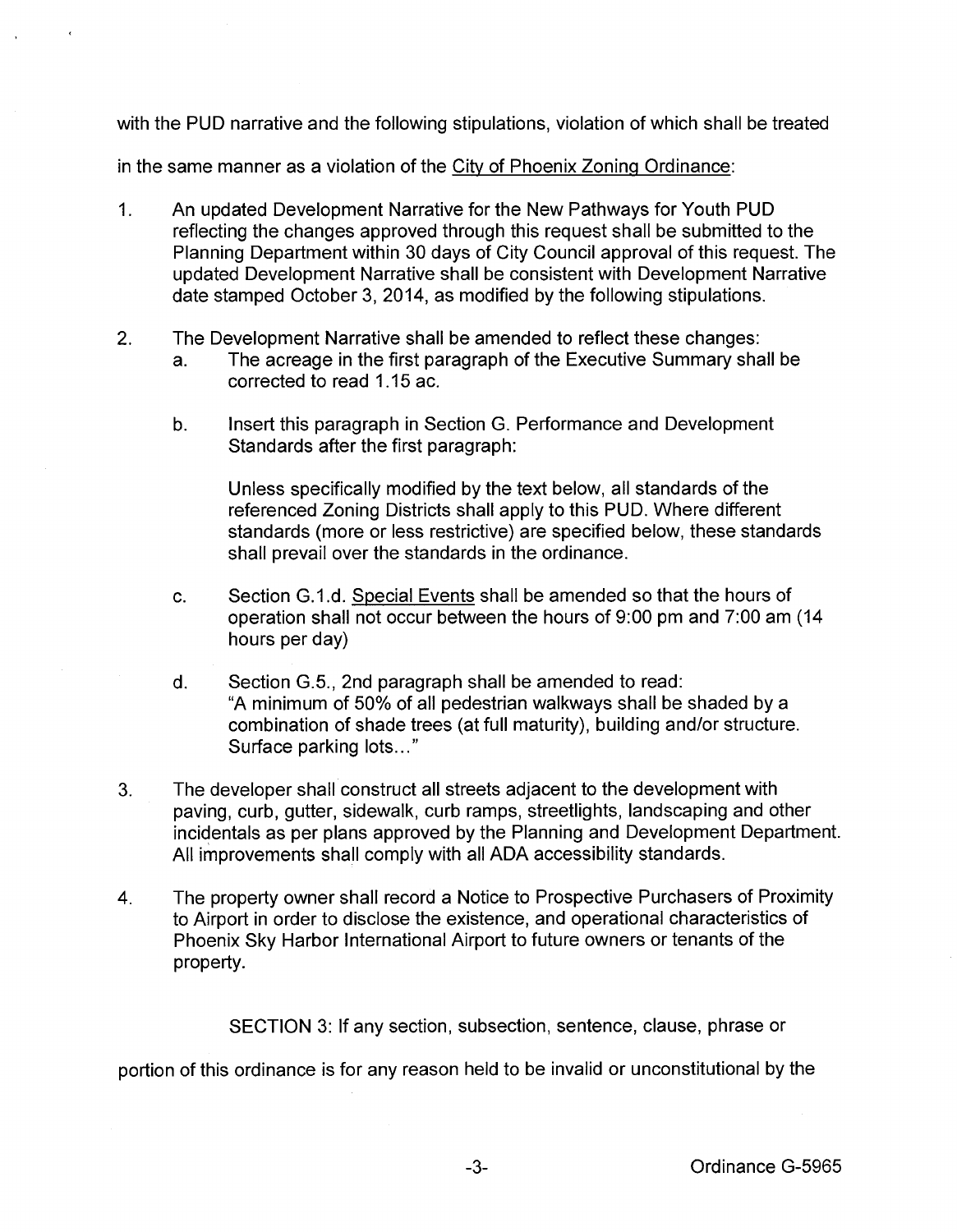decision of any court of competent jurisdiction, such decision shall not affect the validity of the remaining portions hereof.

PASSED by the Council of the City of Phoenix this 17th day of December,

2014.

**MAYOR** 

ATTEST:

City Clerk ACTING

APPROVED AS TO FORM:

Acting City Attorney  $pm$ 

REVIEWED BY: City Manager PL:tml115853 CM#96) (Item #46) 12/17/14

Attachments:

A- Legal Description (1 Page)

B- Ordinance Location Map (1 Page)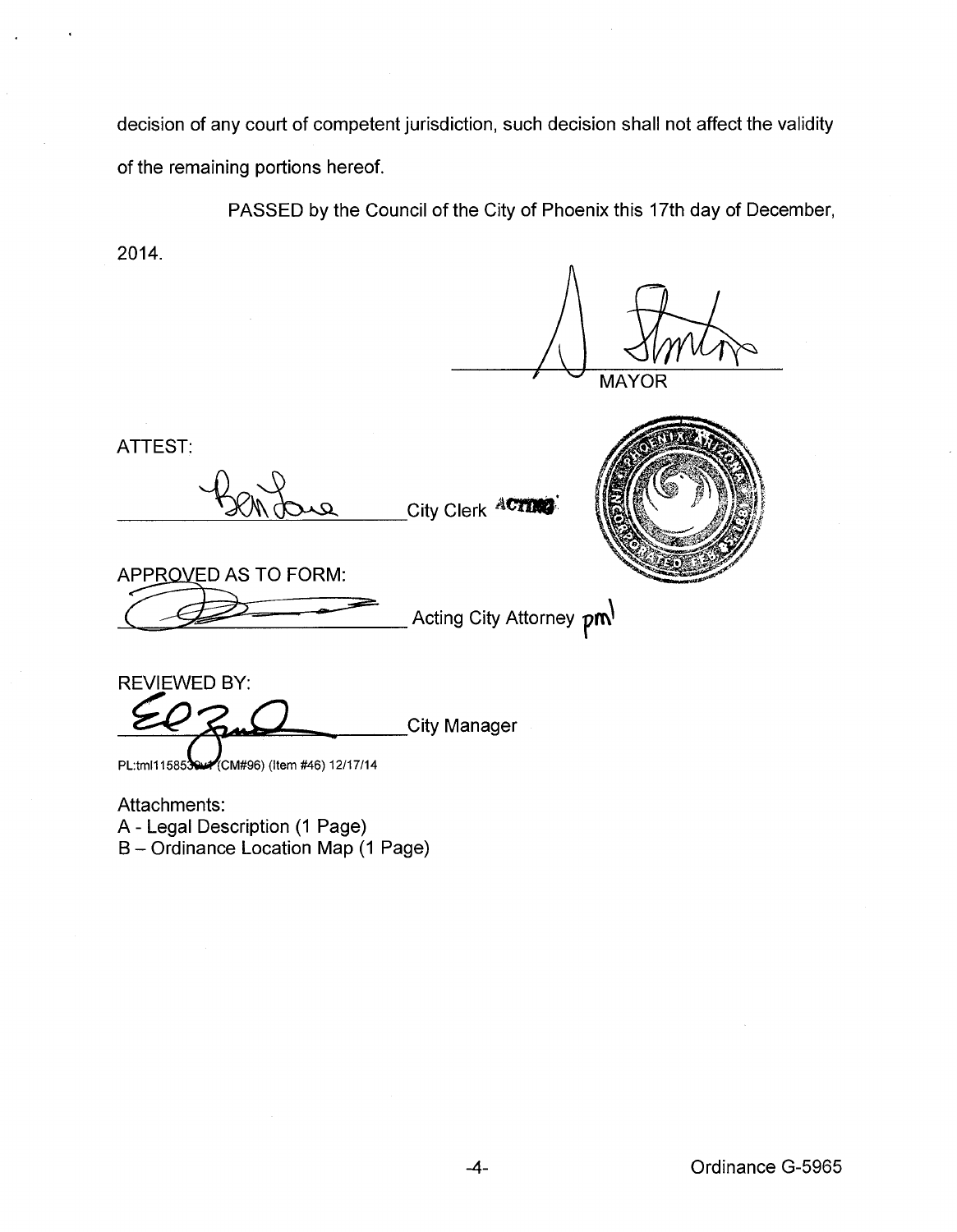## ATTACHMENT A

## LEGAL DESCRIPTION FOR Z-26-14-8

Lots 12 through 16 of Block 8, Mount Pleasant Tract as recorded in Book 2 of Maps, Page 9, Records of Maricopa County and portions of the abutting streets, located in the Southwest quarter of Section 4, Township 1 North, Range 3 East, of the Gila and Salt River Meridian, Maricopa County, Arizona, more particularly described as follows:

BEGINNING at the southwest corner of said lot 12;

Thence South 89°51'50" West, 287.50 feet along the south line of said lots 12 through 16 and the elongation of said south line to the monument line of 10<sup>th</sup> Street;

Thence North 00°00'00" East, 167.51 fees along said monument line to the intersection of 10<sup>th</sup> Street and Pierce Street:

Thence leaving said intersection North 89°51 '50" East, 287.50 feet along the monument line of said Pierce Street;

Thence leaving said monument line South 00°00'00" West, 137.51 feet along the east line of said lot 12 to the POINT OF BEGINNING.

The above described parcel contains a computed area of 48,159 square feet or 1.11 acres, more or less and is subject to any easements, restrictions, or rights of way of record or otherwise.